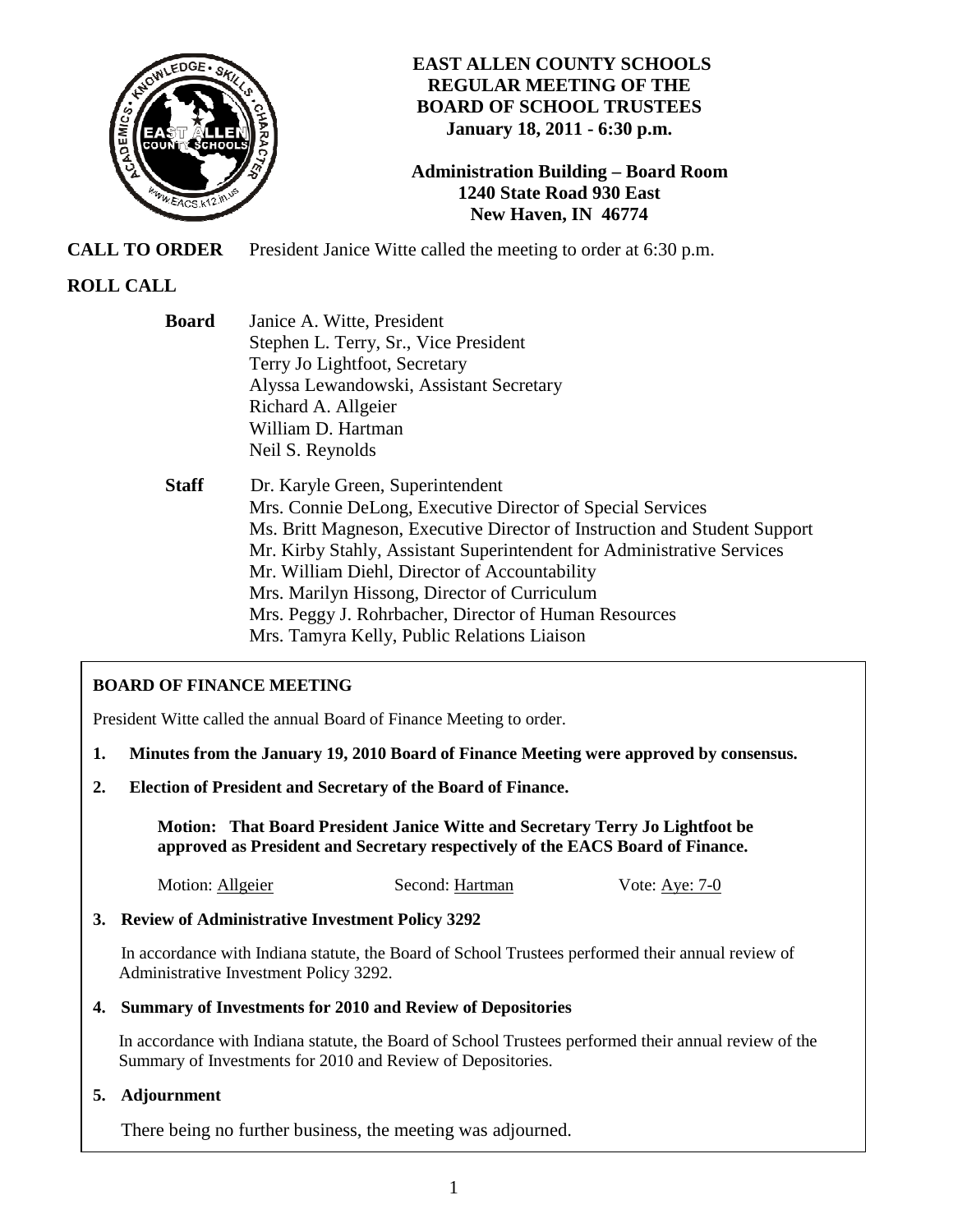## **ADOPTION OF AGENDA**

The agenda for January 18, 2011 was adopted as presented, with the addition of a statement to be read to the public by Board Member Stephen Terry after the Hearing of Visitors, and the addition of Action Item 11-0118-04 – Approve Amendment to Contract for Superintendent.

## **RECOGNITIONS**

None.

## **HEARING OF VISITORS**

Public input was taken in a small group setting with an opportunity to have meaningful dialogue with members of the Board of School Trustees. Administrators took notes which were sent to all Board members for perusal.

Vice President Terry, representing pastors and concerned constituents from the Harding attendance area, read a statement concerning a proposal to investigate a non-conversion charter school for Paul Harding High School students.

| <b>APPROVAL OF MINUTES:</b> January 4, 2011 Executive Session |
|---------------------------------------------------------------|
| January 4, 2011 Regular Meeting                               |
| January 11, 2011 Executive Session                            |

## **INFORMATION ITEMS**

Review of Reports For : - Special Education Programs 2009-10  $-4<sup>th</sup>$  Quarter Allocations/Grant Awards

## **SUPERINTENDENT COMMUNICATIONS**

| S <sub>p</sub> e <sub>aker(s)</sub> | <b>Subject</b>          |
|-------------------------------------|-------------------------|
| Britt Magneson, Marilyn Hissong     | Academic Program Update |

## **ACTION AGENDA**

## **CONSENT MOTION:**

- **11-0118-01 Approval of Human Resources Report**
- **11-0118-02 Approval of Financial Reports**
- **11-0118-03 Approval of Meetings and Conferences Requests**

**Motion: That the Board of School Trustees approve items one through three as presented.** 

Motion: Allgeier Second: Reynolds Vote: Aye: 7-0